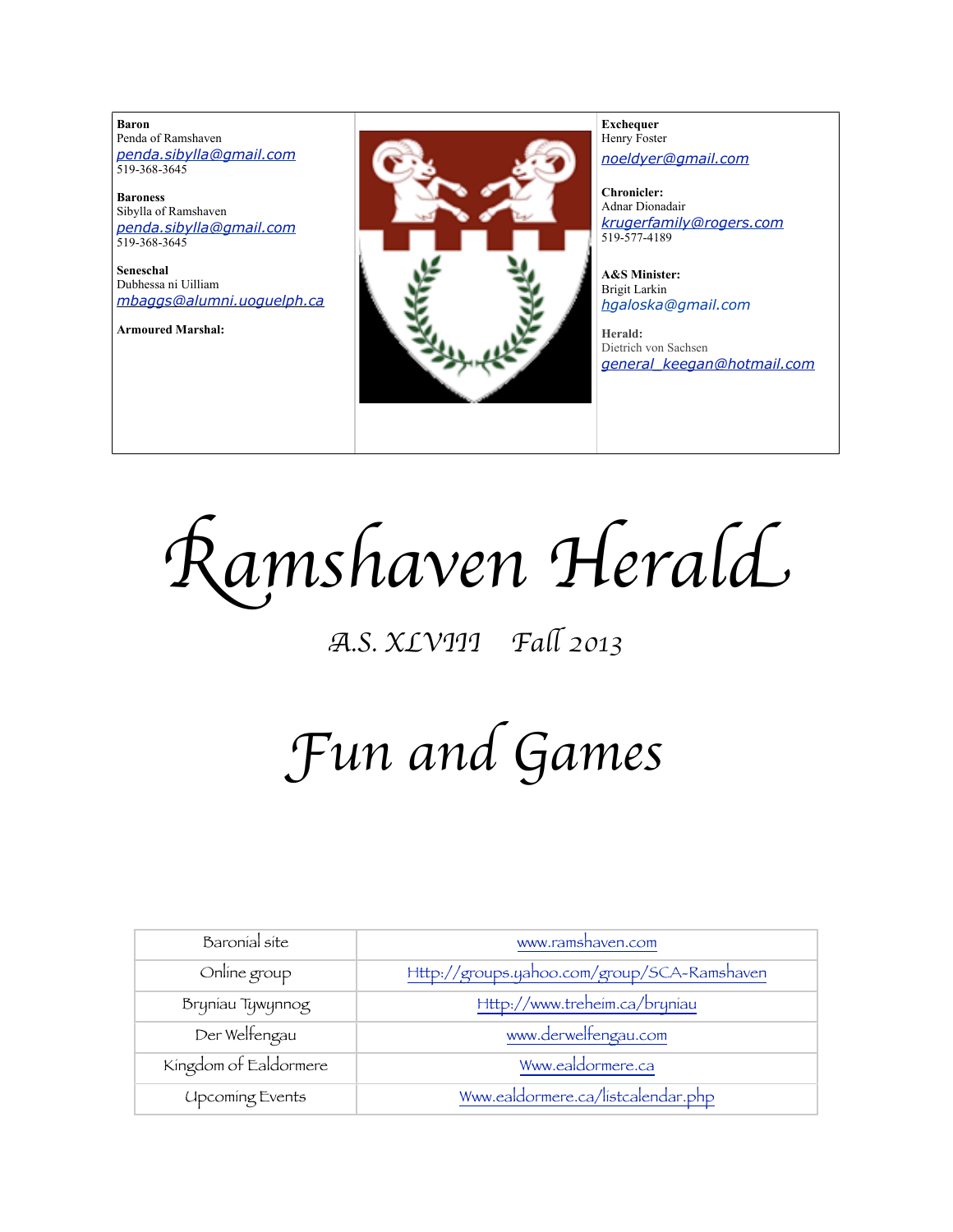From Our Baron and Baroness... Pumpkinfest goes Medieval, Again!



 Once again we were fortunate to have good weather on Saturday, October 5th, while attending one of Ontario's largest festivals, Pumpkinfest. This year we were blessed with 36 volunteers hailing from Septentria, Trinovantia Nova, March of St. Martin, and our own great Barony Ramshaven. We shared our knowledge of the arts and sciences as well as love for our great hobby of living medieval history with thousands of bewildered mundanes. There were at least five mundanes who decided to take an interest. Hopefully our efforts will indeed grow not only the Barony but the Kingdom as well.

Wassail to Joffr, who spent quite a lot of time putting together his Norse fighting kit, and then authorizing. Other authorizations include myself for sword and sheild, Penda and Xander for two sword. Rand is now an authorized youth combatant.



 Pumpkinfest was a lot of fun, and Glyndmere even more fun! Thanks to Daniel and Catriona for bringing out the axes. It was particularly great to sit around in the great hall after the days' festivities and sample mead. The food choices everyone brought out to share at the feast table where delicious.

 Many thanks go out to the people who made the drive and gave us their time. It was, yet again, a great experience.

Wassail!

Baroness Sibylla of Ramshaven



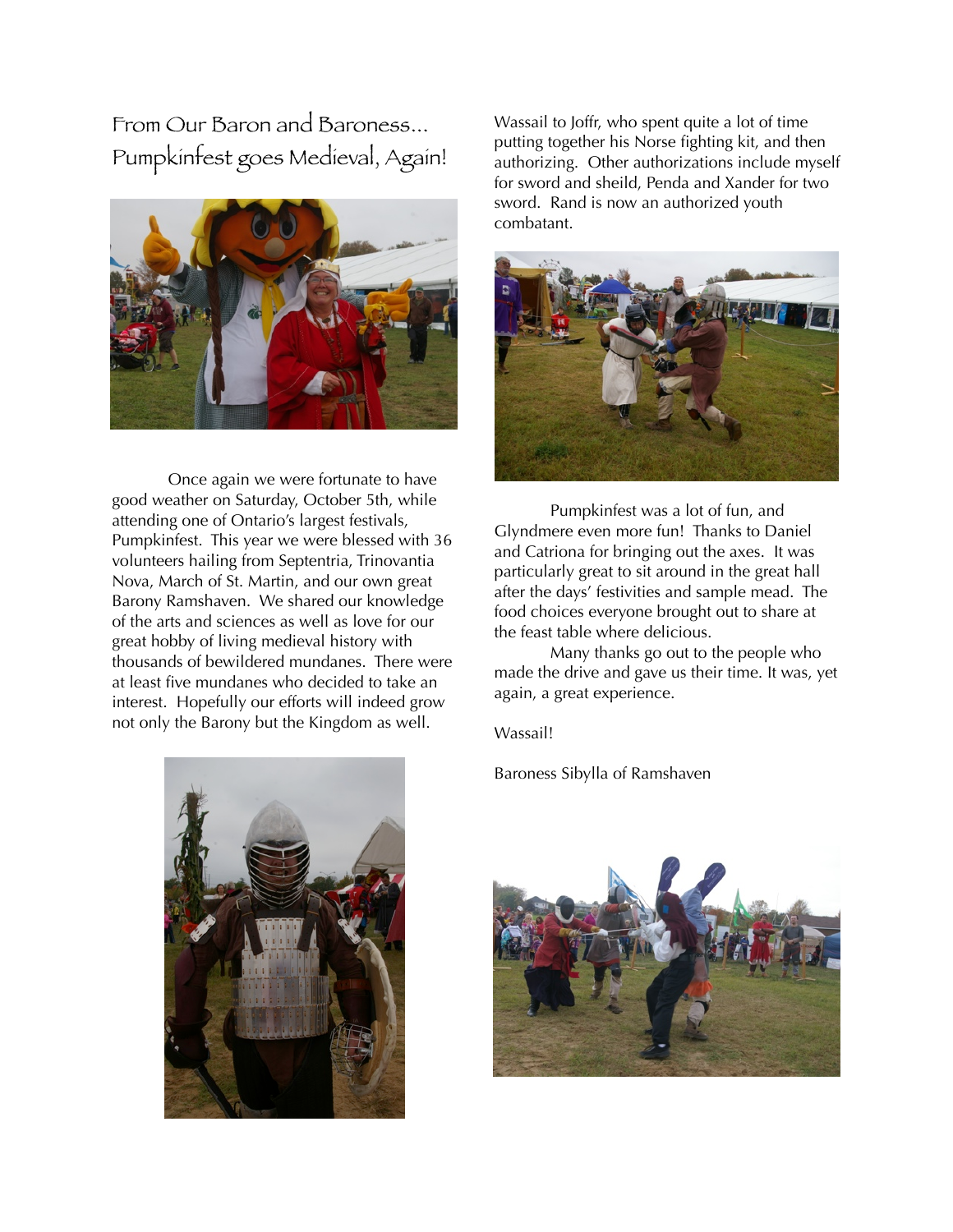#### What in the Known World is a Mutchkin?

or

# Wet Measures in 14th century Scotland

In the previous issue, we learned about dry measures in medieval Scotland. The firlot was entrusted to Linlithgow. For measuring volume, there are two different types: wet and dry. The pint or joug (about a modern quart) is a wet measurement, and was monitored by Stirling. There are five units used to measure wet volume:

#### Gill

Mutchkin  $=$  4 gills  $Chopin = 2$  mutchkins Pint/joug  $= 2$  chopins  $Gallon = 8$  pints

The gill derives its name from the old French word for a wine flask: gelle. It is a little less than half a cup. I'd like to think that the mutchkin is the inspiration for the name munchkin, used by L. Frank Baum to describe very small people in his 1900 book "The Wonderful Wizard of Oz". Alas, he does not divulge his inspiration.

According to historians, it may be the diminutive form of a kind of cap – a mutch. The word pint is derived from the Latin 'pinctum', meaning paint. This can be seen in the Dutch pinte and the French pint. It comes from the line painted on a jug or bowl used for measuring. The gallon comes from French for jug or bowl.

Consider this: in 14th century Scotland, a gallon is the equivalent of over three of our four-Litre bags of milk from the grocery store!

In the next issue: What in the Known World is a Furlong?

Lord Beathán MacFinnon, mka Ryan Thorpe.

## Our Baronial Thrown Weapons Champion



It's been more than a year now since his first Pennsic, when Arden purchased his first set of bearded axes, and won the Known World Youth Thrown Weapons tournament with them. Since then, I can proudly say my son has been nicely active in Bryniau, helping in the kitchen at events, learning the art of book-binding and sharing that knowledge at any opportunity, authorizing in Rapier and fighting in all the Rapier battles this past Pennsic, and of course becoming a competent and helpful Thrown Weapons Marshal-in-Training. Wassail Arden!